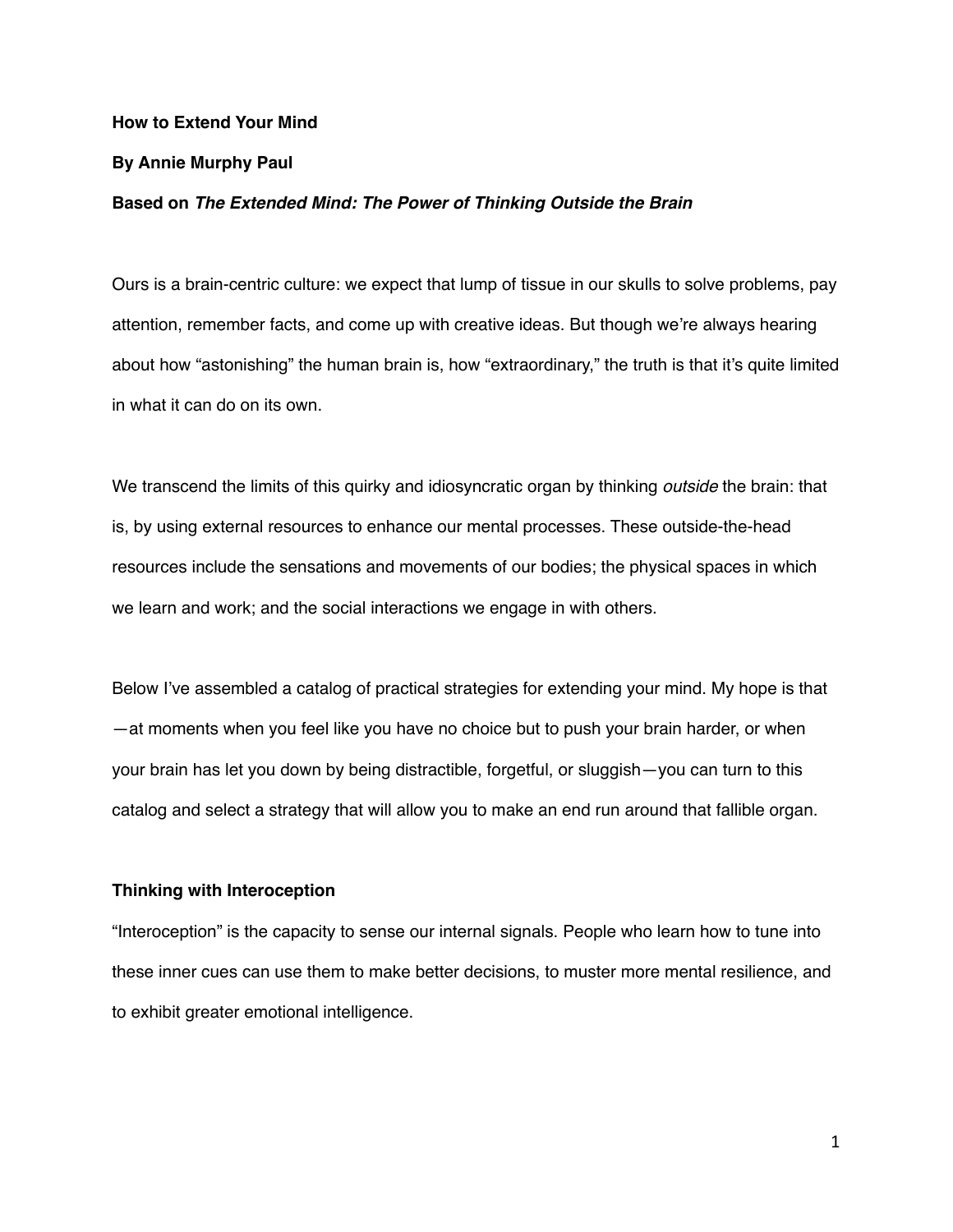- 1.**Perform a body scan:** The body scan is meditative exercise in which you direct nonjudgmental attention to each part of your body in turn. Practicing this exercise daily will [improve your ability](https://pubmed.ncbi.nlm.nih.gov/28955213/) to perceive interoceptive sensations.
- 2.**Keep an interoceptive journal:** An interoceptive journal is structured writing exercise in which you record the [interoceptive sensations](http://oro.open.ac.uk/35099/http:/oro.open.ac.uk/35099/) you feel as you contemplate a decisionand then, later, track how the decision turned out.
- 3.**Label your internal sensations:** Affect labeling is an activity in which you notice and name each interoceptive sensation you are experiencing. Research shows that engaging in affective labeling [immediately reduces](https://pubmed.ncbi.nlm.nih.gov/21534661/) anxiety and distress.
- 4.**Try cognitive reappraisal:** Cognitive reappraisal is an exercise in which you take the basic building blocks of your interoceptive sensations and re-appraise them as representing a *positive* emotion—for example, excitement instead of nervousness. Engaging in cognitive appraisal reduces negative affect and [improves performance.](https://pubmed.ncbi.nlm.nih.gov/20161454/)
- 5.**Fill in a body map:** A body map is an outline of the human body on which you can note what you're feeling and where the feeling makes itself known. Completing a body map can help you become [more aware](https://www.pnas.org/content/111/2/646) of your internal signals and where in the body they are arising.
- 6.**Engage your social interoception:** Social interception is the process of tuning into the sensations of your *own* body in order to better understand what *other* people are feeling. Habitually engaging your [social interoception](https://www.ncbi.nlm.nih.gov/pmc/articles/PMC6901918/) allows you to be more empathetic and more emotionally intelligent.
- 7.**Make sure you experience "C touch":** Human skin is innervated with a network of fibers, called "C-tactile afferents," that respond to gentle, caressing touch. Research has found that we *experience C* touch more like an interoceptive signal than like an exteroceptive one (that is, a stimulus arriving from outside the body). Receiving C touch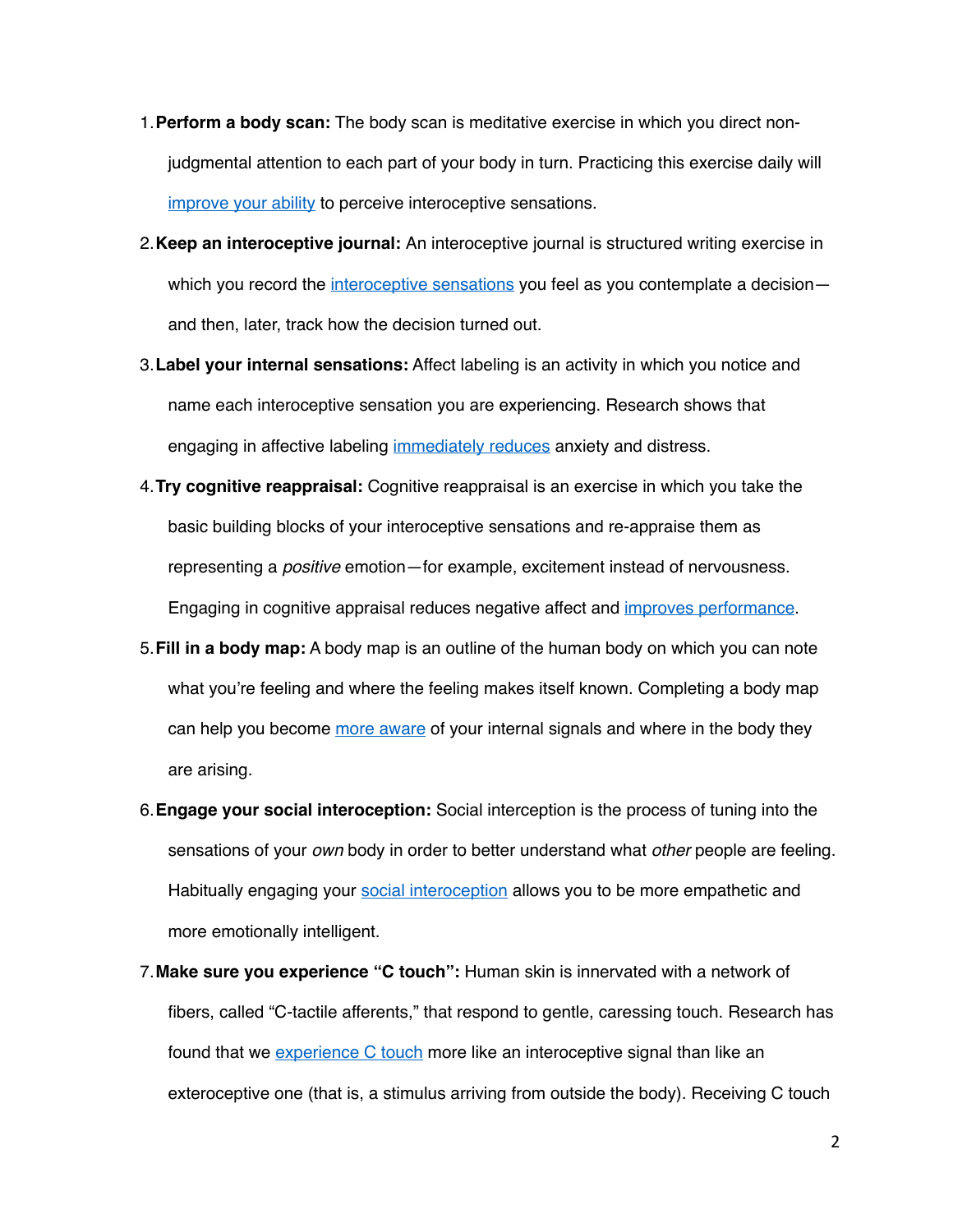from another person, or providing it for yourself, has a [calming, soothing](https://www.jneurosci.org/content/34/8/2879) effect on the nervous system.

## **Thinking with Movement**

Humans didn't evolve to think while sitting still. Moving your body in specific ways while engaging in mental work can help you to think more effectively, more efficiently, and more creatively.

- 8.**Engage in micro-movements:** Micro-movements are small movements of the body, such as those we make when we're working at a standing desk; they help keep us alert and [engaged.](https://pubmed.ncbi.nlm.nih.gov/26703700/)
- 9.**Play with fidget objects:** Keeping a variety of objects to manipulate on your desk [can](https://dl.acm.org/doi/10.1145/2971485.2971557)  [help](https://dl.acm.org/doi/10.1145/2971485.2971557) sharpen your focus, improve your mood, and increase your creativity. Different kinds of objects may generate usefully different mental states.
- 10.**Sweat before you sit:** Trying taking a ["movement break](https://pubmed.ncbi.nlm.nih.gov/16376711/)" instead of a coffee break; engaging in brisk physical activity just before you sit down to think will boost your [mental](https://www.sciencedirect.com/science/article/abs/pii/S1469029218301870)  [acuity.](https://www.sciencedirect.com/science/article/abs/pii/S1469029218301870)
- 11.**Achieve a state of "hypofrontality":** Very vigorous and sustained exercise temporarily inhibits the activity of the prefrontal cortex, the brain's taskmaster and critic—allowing [more creative](https://pubmed.ncbi.nlm.nih.gov/17081621/) and original ideas to emerge.
- 12.**Act out the abstract:** In order to commit knowledge more firmly to memory, find a way to act it out with whole-body movements. Research on the "[enactment effect](https://psycnet.apa.org/record/2000-00111-009)" shows that we remember what we *do* much better than what we read or hear.
- 13.**Teach to the body:** When learning about abstract concepts (say, "vector" or "torque" in physics), provide the body with a [physical experience](https://journals.sagepub.com/doi/abs/10.1177/0956797615569355) of the concept that can be drawn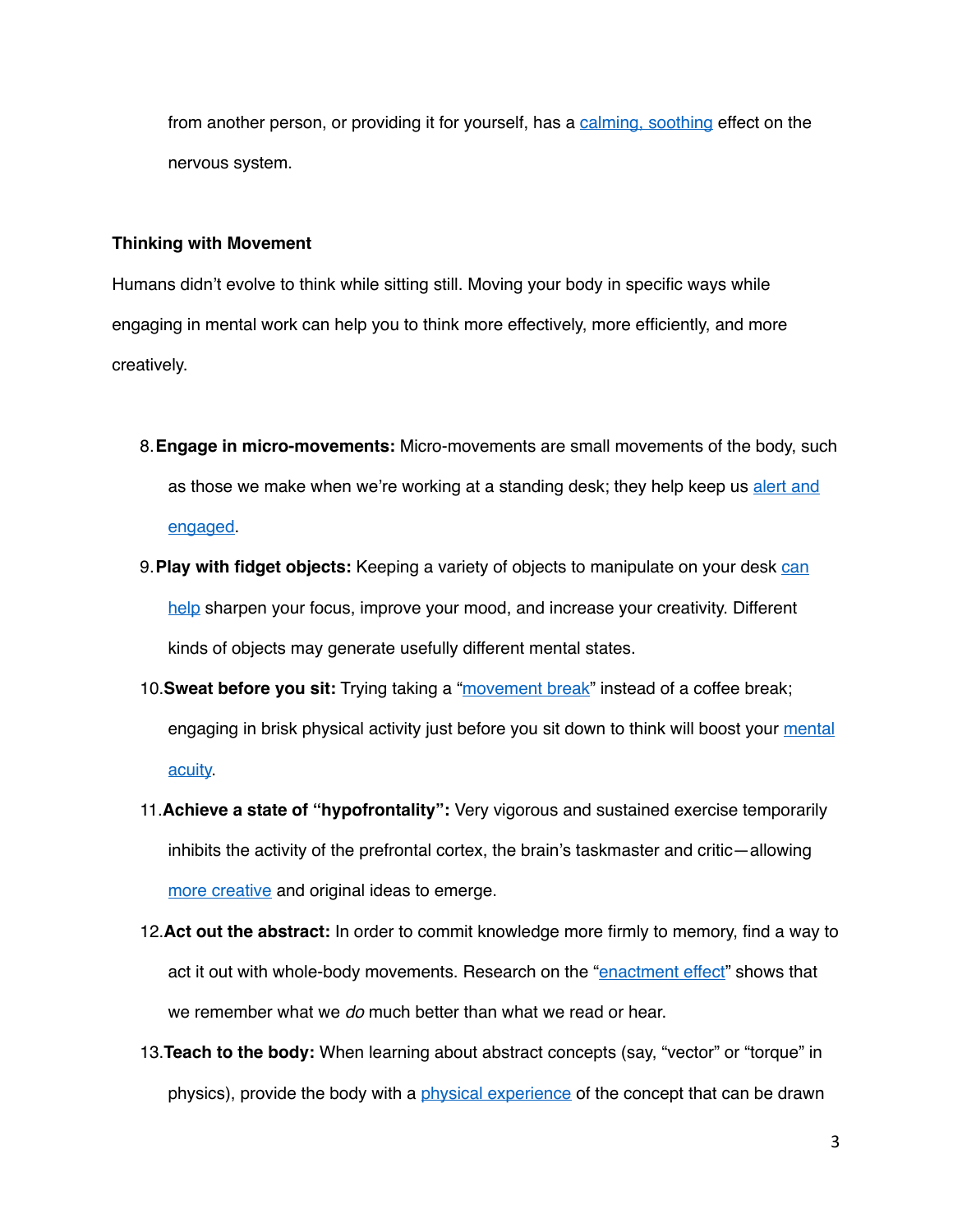upon when thinking about it later. The brain apprehends the abstract much more readily when it is "grounded" in bodily experience.

- 14.**Move as if** *you* **are** *it***:** In order to understand an entity from the inside, or to make discoveries about that entity, try [embodying it](https://ccl.northwestern.edu/2012/youre-it.pdf)—moving as if you *are* the thing you are learning and thinking about.
- 15.**Enact a metaphor:** Stimulate your imagination by acting out the motions implied in [metaphorical phrases](https://journals.sagepub.com/doi/abs/10.1177/0956797611429801) like "thinking outside the box" and "on the one hand . . . on the other hand." Such "metaphorical movements" help prod the brain into the state of mind the metaphor describes.

# **Thinking with Gesture**

Gesture isn't mere hand-waving; it's an essential part of a cognitive loop in which our hand motions influence our thoughts and vice versa. Becoming more aware of gesture, and using it more intentionally, can help us think more cogently, speak more fluently, and understand others more deeply.

- 16.**Rehearse your gestures:** Plan for and practice the gestures you will make in a presentation just as you would rehearse the words you intend to say. [Be sure](https://hbr.org/2019/05/when-you-pitch-an-idea-gestures-matter-more-than-words) to include both *beat* gestures (motions that convey emphasis) and *symbolic* gestures (motions that capture meaning).
- 17.**Explicitly encourage gesture:** When instructing a child or a student, or helping a friend or a colleague brainstorm, offer [a suggestion:](https://www.hup.harvard.edu/catalog.php?isbn=9780674018372) "Could you try moving your hands as you say that?"
- 18.**Choose gesture-heavy videos:** When selecting instructional videos to watch, [choose](https://www.ncbi.nlm.nih.gov/pmc/articles/PMC5780541/)  [those](https://www.ncbi.nlm.nih.gov/pmc/articles/PMC5780541/) in which the instructor's hands are visible and mobile.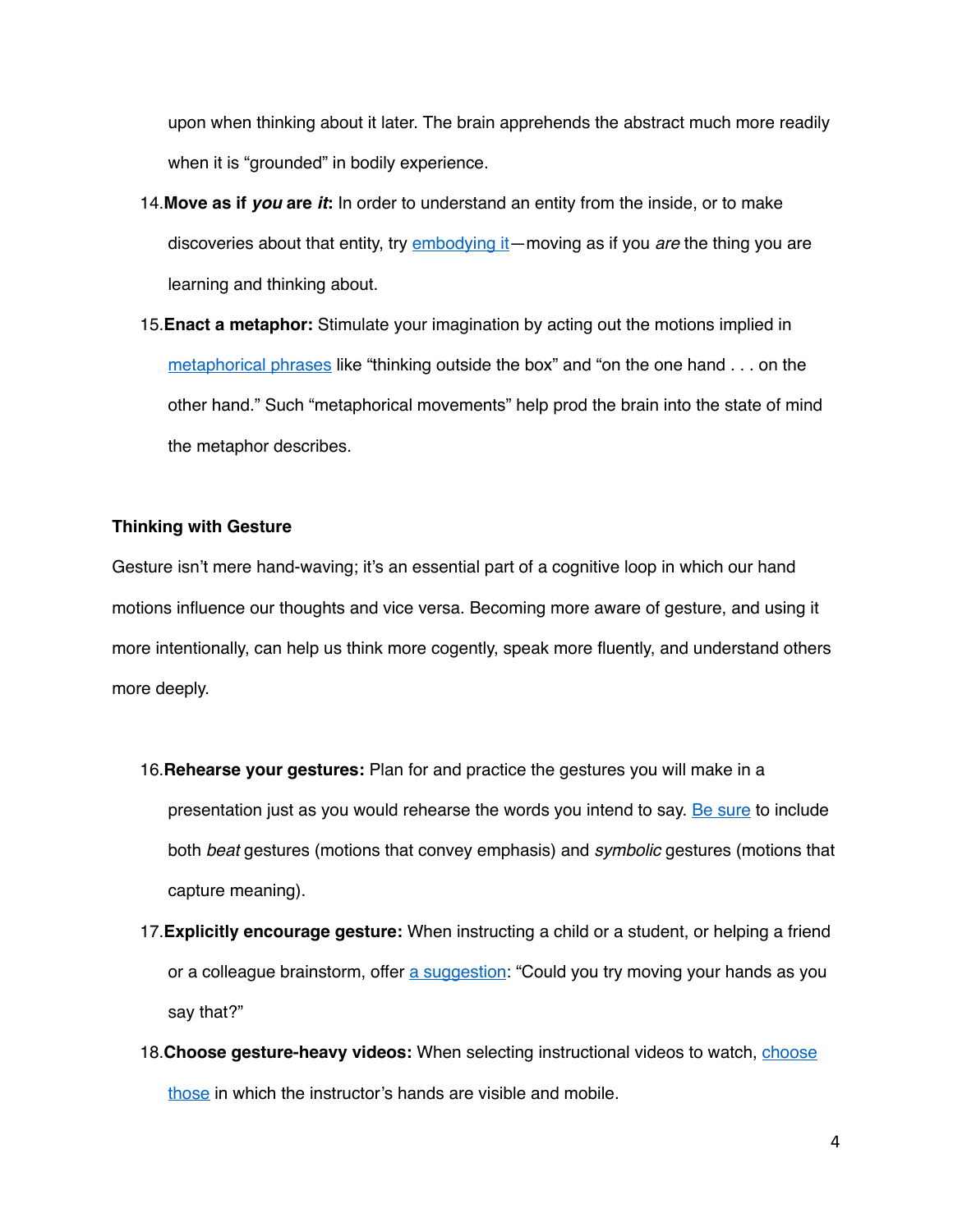- 19.**Include your hands in the conversation:** When you're on a Zoom call, or teaching via video, make sure that your viewers can see your hands. Using your hands to gesture will make [your own speech](https://onlinelibrary.wiley.com/doi/abs/10.1111/jcal.12397) more fluent, and will help your audience remember what you say.
- 20.**Listen to gesture:** Pay close attention to the hand motions of learners, especially at moments when what their hands are "saying" is different from the message conveyed by their words. This mismatched state indicates they are [ready to learn](https://www.sciencedirect.com/science/article/abs/pii/0010027786900533) and receptive to instruction.
- 21.**Supply "visual artifacts":** People are more likely to gesture (and in so doing acquire a deeper understanding) when there are [relevant objects](https://journals.sagepub.com/doi/10.3102/00346543071003365) nearby to gesture *at*.
- 22.**Put yourself on the spot:** Improvising a description or an explanation is hard mental work, so [we offload](https://www.sciencedirect.com/science/article/abs/pii/S1871187115300134) some of it onto our hands. The increased rate of gesture prompted by the act of improvisation can help us develop a deeper understanding of the material we're talking about.
- 23.**Promote spatial play:** Play with spatially-oriented toys and games leads children to [gesture more;](https://psycnet.apa.org/record/2006-20488-022) girls, in particular, benefit from increased opportunities to engage in gesture during play.
- 24.**For every word, a gesture:** Pair each new vocabulary word to be learned with a gesture in order to [reinforce memory.](https://www.frontiersin.org/articles/10.3389/fpsyg.2014.01467/full) When you add a hand motion to the actions of reading or speaking aloud a word, you're sinking another "hook" into the material that will allow you to reel it in later.
- 25.**Let your hands share the burden:** Allow your hand gestures to "hold" some of your [mental contents,](https://pubmed.ncbi.nlm.nih.gov/21564226/) thereby lightening your cognitive load.

### **Thinking with Natural Spaces**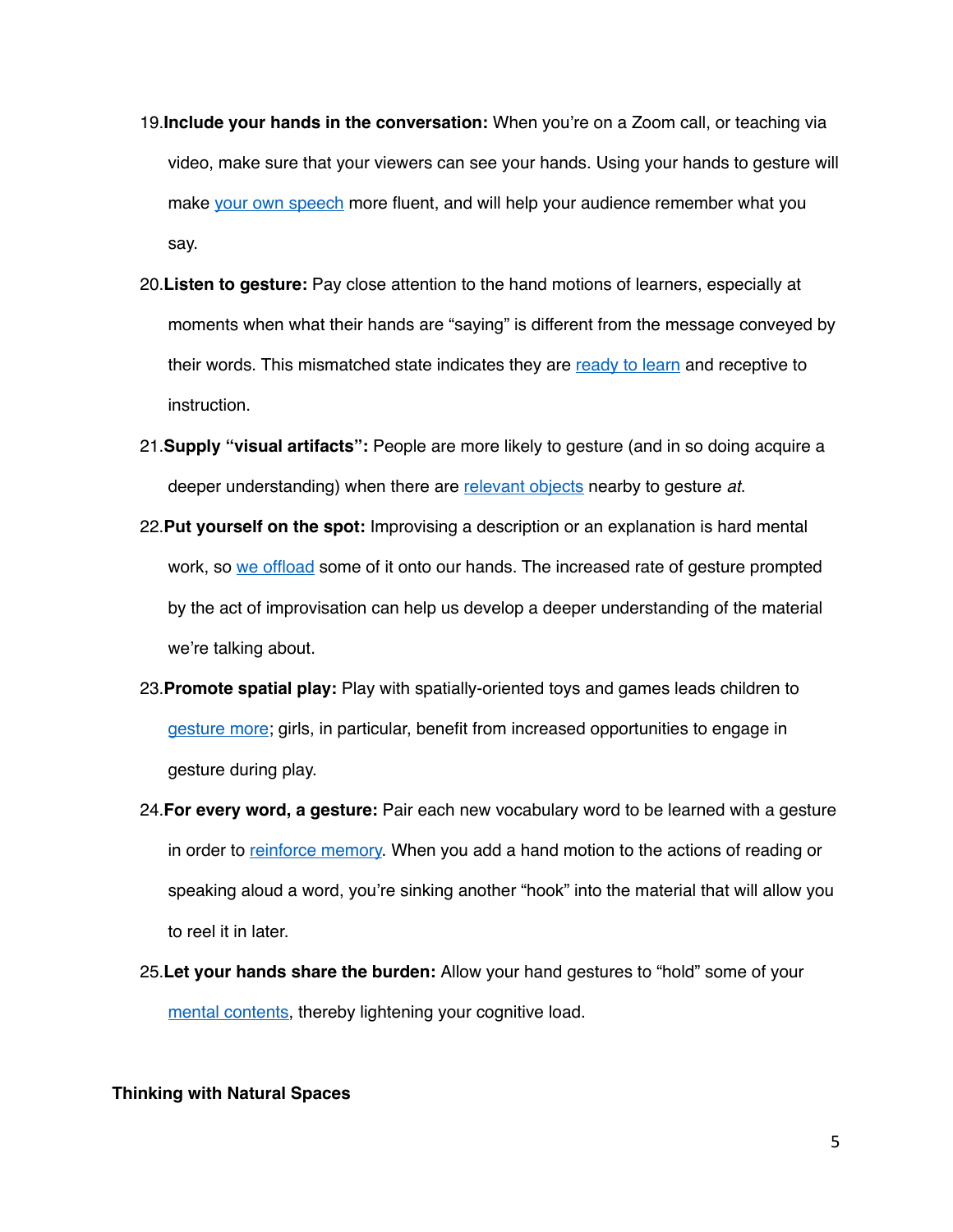Over eons of evolution, our perceptual faculties were "tuned" to the kind of sensory information present in nature. While spending time in built interiors and urban settings *drains* our attentional resources, spending time outside refills the tank, restoring our ability to focus.

- 26.**Apply "environmental self-regulation":** Instead of trying to get a grip on your thoughts and feelings from the inside, use exposure to the **outside world—especially nature—to** restore your equilibrium and refresh your attention.
- 27.**Practice "soft gazing":** When in nature, allow yourself to relinquish the sharp-edged focus that is required by school and work. Let your gaze become [relaxed and diffuse](https://edrl.berkeley.edu/wp-content/uploads/2019/06/Morgan.Abrahamson.2018JOCI.workshop-report.pdf), drawn here and there by whatever attracts it.
- 28.**Engage in "open monitoring":** When in nature, respond to everything you experience with an attitude of [non-judgmental acceptance](https://pubmed.ncbi.nlm.nih.gov/29438869/). This mode will give a rest to the areas of your brain responsible for maintaining "executive function," restoring them to full strength for when you return to school or work.
- 29.**Follow an "awareness plan":** If you prefer a more structured experience, you can approach your time outside with an "awareness plan": a [set of exercises](https://www.sciencedirect.com/science/article/abs/pii/S0272494410000836) to be carried out while you are experiencing a natural setting. For example, you might imagine that you are an artist looking for inspiration for a painting, or you might look around and find a metaphor that captures your current life situation.
- 30.**Take an "awe walk":** Spend time outdoors, allowing yourself to wonder at and be moved by nature's majesty. Psychologists have found that awe can act as a "reset button" for the human brain, shaking us loose from old patterns and opening us up to new [possibilities](https://pubmed.ncbi.nlm.nih.gov/29715721/).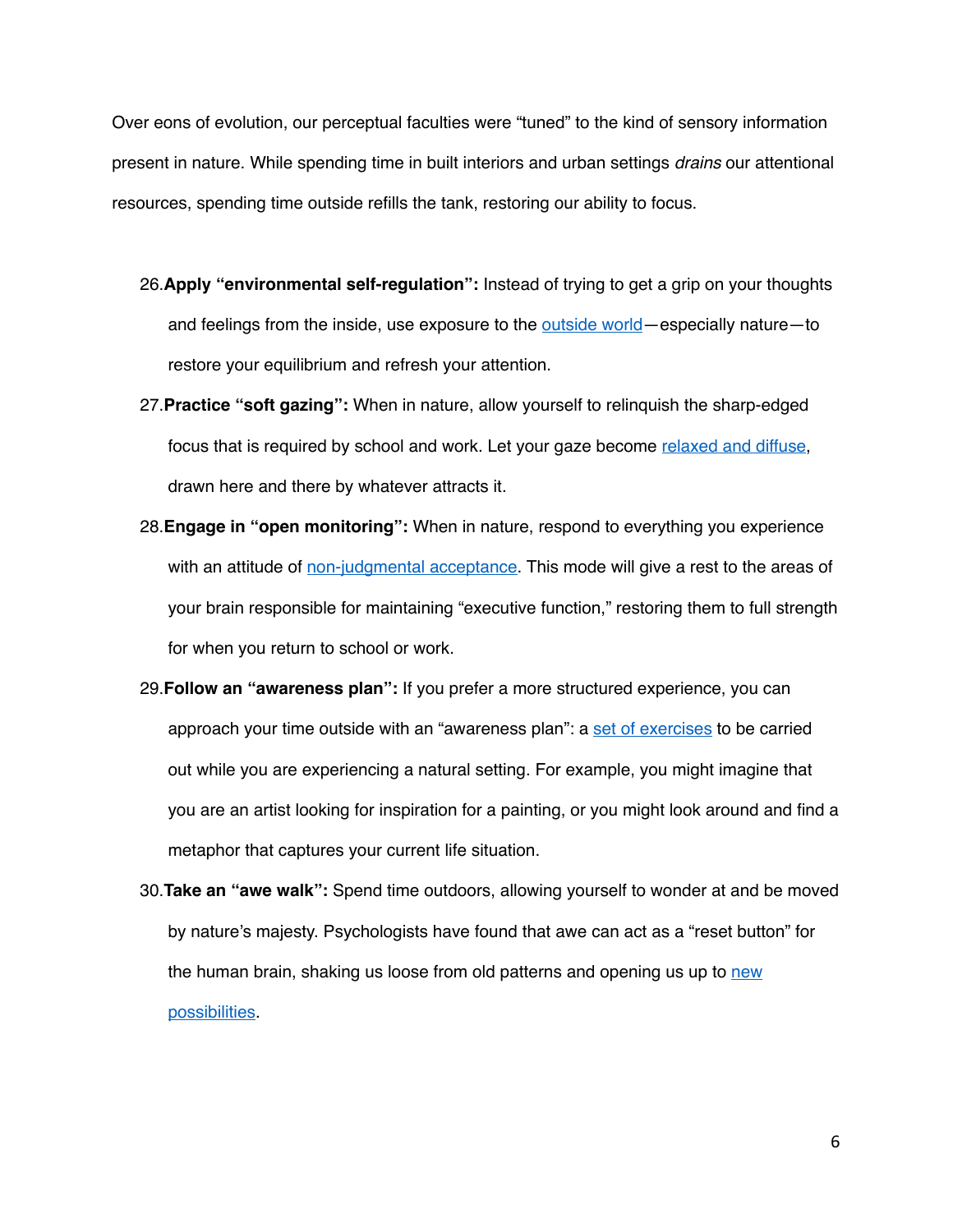- 31.**Activate the "three-day effect":** Plan for an [extended exposure](https://www.liebertpub.com/doi/abs/10.1089/eco.2014.0043?journalCode=eco) to nature, ideally at least three days in length. Research has demonstrated that such sustained time in nature leads to an increase in creative thinking.
- 32.**Seek out "micro-restorative opportunities":** Research shows that looking at a scene of natural greenery—even through a window—for as little as [40 seconds offers](https://www.sciencedirect.com/science/article/abs/pii/S0272494415000328) mental benefits, including improved concentration.
- 33.**Bring nature inside:** Natural light, potted plants, and even images and motifs borrowed from nature help us enter a state of [relaxed alertness](https://www.sciencedirect.com/science/article/abs/pii/S0272494410001027). In addition, try this: During a break from working or learning, try watching a [nature video](https://www.ncbi.nlm.nih.gov/pmc/articles/PMC3699874/) instead of turning to the news or to social media.
- 34.**Meditate outdoors:** Many beginning meditators find it hard to focus on their breath and to avoid getting caught up in their thoughts. Research shows that meditating outdoors requires less effort and is easier to sustain.

# **Thinking with Built Spaces**

We spend more than 90 percent of our time indoors, yet many of the spaces we occupy are not well-designed for extending the mind. We can take intentional steps to rearrange our working, learning, and living spaces so that they support intelligent thought.

35.**Implement "sensory reduction":** Reduce the amount of environmental stimuli your brain has to attend to by doing your thinking inside a quiet, enclosed space—or even by closing your eyes. Imposing such [sensory reduction](https://www.tandfonline.com/doi/abs/10.1080/09658211.2017.1282519?journalCode=pmem20) generates a state of "stimuli hunger", in which weakly-activated internal knowledge (barely-remembered facts, elusive imaginative notions) becomes more readily accessible.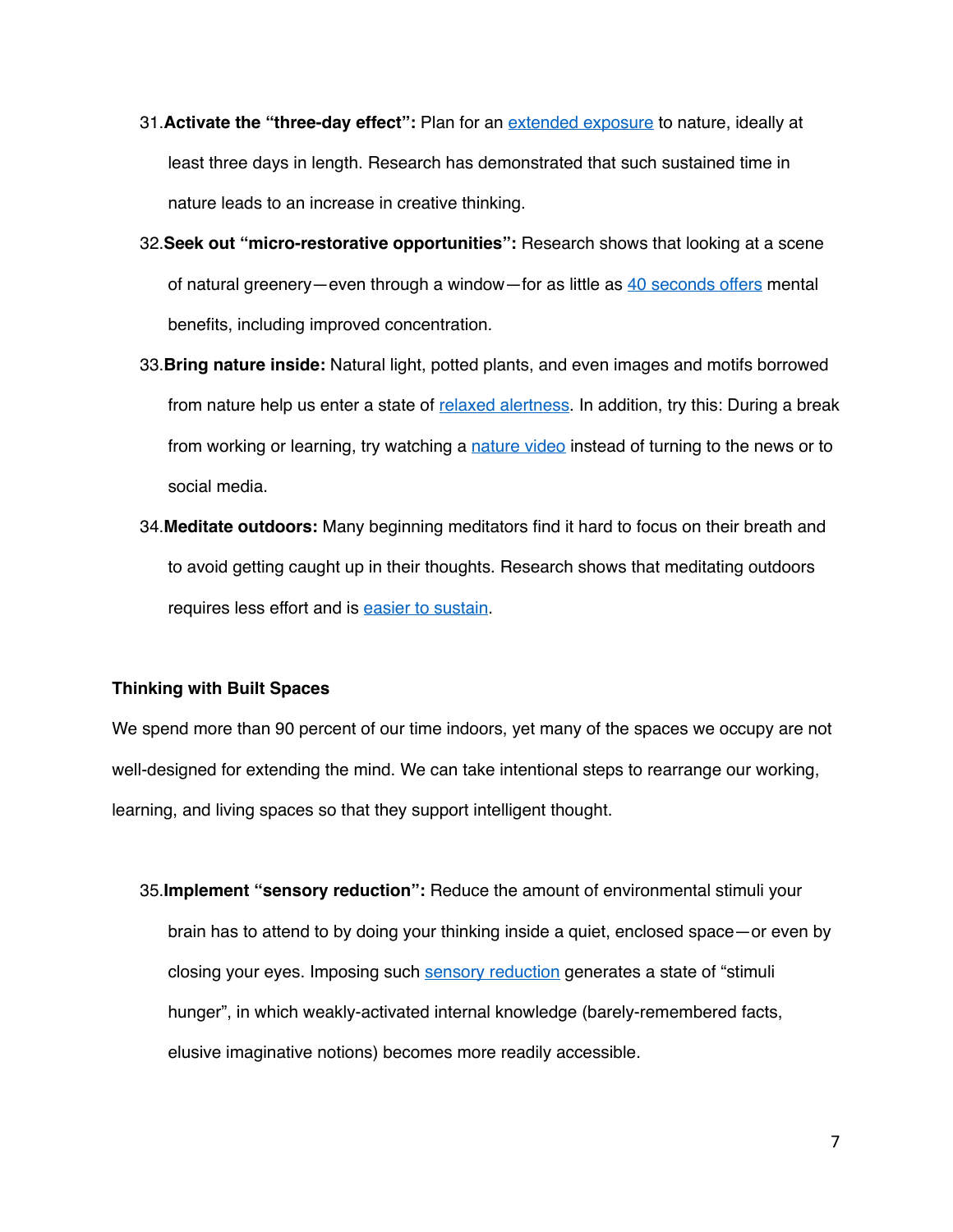- 36.**Listen to instrumental music:** Music can stimulate and energize us as we work; however, [listening to music](https://psycnet.apa.org/record/2019-03876-001) with lyrics forces our brains to devote some measure of mental bandwidth to processing the lyrics' semantic content. Instrumental music offers the best of both worlds.
- 37.**Secure a room of your own:** Thinking, learning, and working in a space over which you feel **[ownership and control](https://pubmed.ncbi.nlm.nih.gov/20191407/)** gives you a feeling of empowerment, which in turn increases productivity and creativity. Tip: When negotiating, try if at all possible to do it in your own space; research shows that people negotiating on their [home turf](https://psycnet.apa.org/record/2011-01542-011) claim significantly more value than visitors.
- 38.**Give yourself some privacy:** Shielding yourself from the [gaze of others](https://journals.sagepub.com/doi/abs/10.1177/0001839212453028) reduces cognitive load and encourages experimentation. Feeling "on display" all the time consumes [mental bandwidth](https://pubmed.ncbi.nlm.nih.gov/15796665/) that could otherwise be applied to thinking.
- 39.**Fill your space with "evocative objects":** Visual reminders of identity—[who you are,](https://psycnet.apa.org/record/2016-18500-005) and what you're doing in that space—can put your in an optimal frame of mind for thinking. Objects representing your deepest values and ideals may be especially effective when hidden from others and visible [only to you](https://journals.aom.org/doi/abs/10.5465/amj.2012.0932).
- 40.**Appoint your space with cues of belonging:** Inspect your work or learning space for cues that [signal](https://pubmed.ncbi.nlm.nih.gov/19968418/) exclusion; these should be removed and replaced with cues that signal [belonging.](https://pubmed.ncbi.nlm.nih.gov/19968418/) People think and work best in a space in which they feel that they are welcomed and included.
- 41.**Ensure that online "spaces" convey belonging:** Websites, digital communications, and online platforms all carry messages about who belongs and who doesn't. Make sure these messages [extend a welcome](https://rene.kizilcec.com/wp-content/uploads/2019/05/kizilcec2019pid.pdf) to all who encounter them.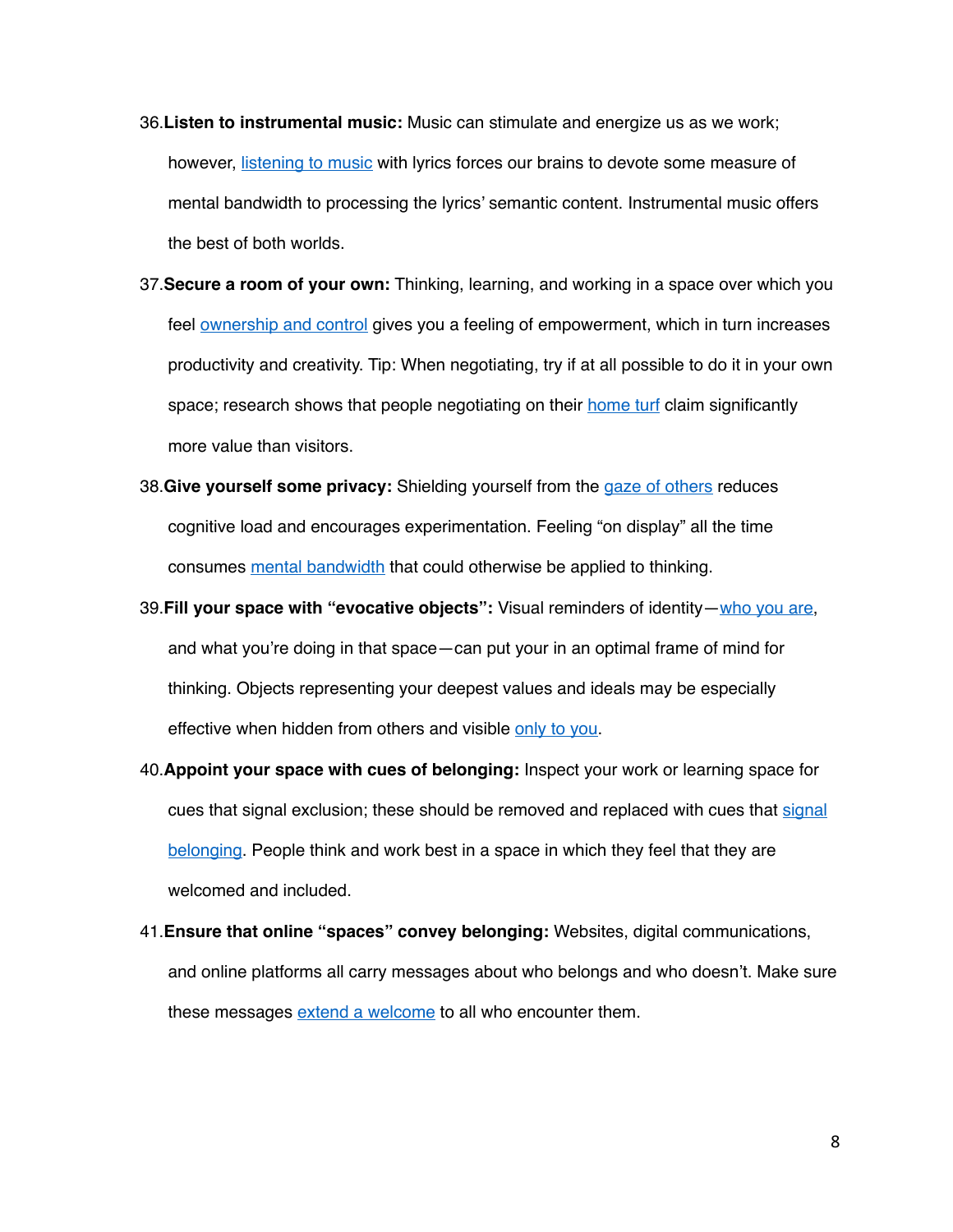42.**Seek out spaces that are rich in "signification**"**:** The modern world is full of generic, characterless spaces, incapable of inspiring interesting thoughts. Try to spend time in spaces that are [richly endowed](https://scholar.lib.vt.edu/ejournals/SPT/v10n3/coyne.html) with mentally-stimulating features.

### **Thinking with the Space of Ideas**

We all tend to do too much "in our heads." We think more effectively and more efficiently when we find ways to offload our mental contents onto physical space—whether it be the space whiteboard, a physical model, or a bunch of Post-It Notes. We can then interact with our ideas as if they were physical objects or a 3-D landscape, applying the spatial and navigational capacities that come so naturally to human beings.

- 43.**Build a "memory palace":** A memory palace is a mental exercise of association that draws on humans' powerful [spatial memory capacity](https://www.nature.com/articles/nn988) in the service of remembering important information. To construct one, connect each item of information you must remember to a location along a well-practiced route you call up in your mind.
- 44.**Create a "concept map":** The brain treats abstract ideas [like a landscape](https://www.nature.com/articles/nn.4656) through which it must navigate. A [concept map](https://ctl.byu.edu/tip/concept-mapping) makes this mental terrain visible, allowing us to recognize patterns and make new connections.
- 45.**Enlarge your digital display:** Invest in a larger computer screen, or set up multiple monitors, in order to make the most of your powerful faculties of [physical navigation.](https://www.sciencedirect.com/science/article/abs/pii/S009784930700060X) These embodied resources are wasted when we scroll and zoom on a small screen.
- 46.**Write it down:** Our culture values "doing things in your head," but research shows that writing down your thoughts [carries benefits](https://psycnet.apa.org/record/2000-02169-005) for memory, problem-solving, and creativity. Try keeping a [field notebook,](https://www.hup.harvard.edu/catalog.php?isbn=9780674057579) for example, in which you regularly record and review your observations.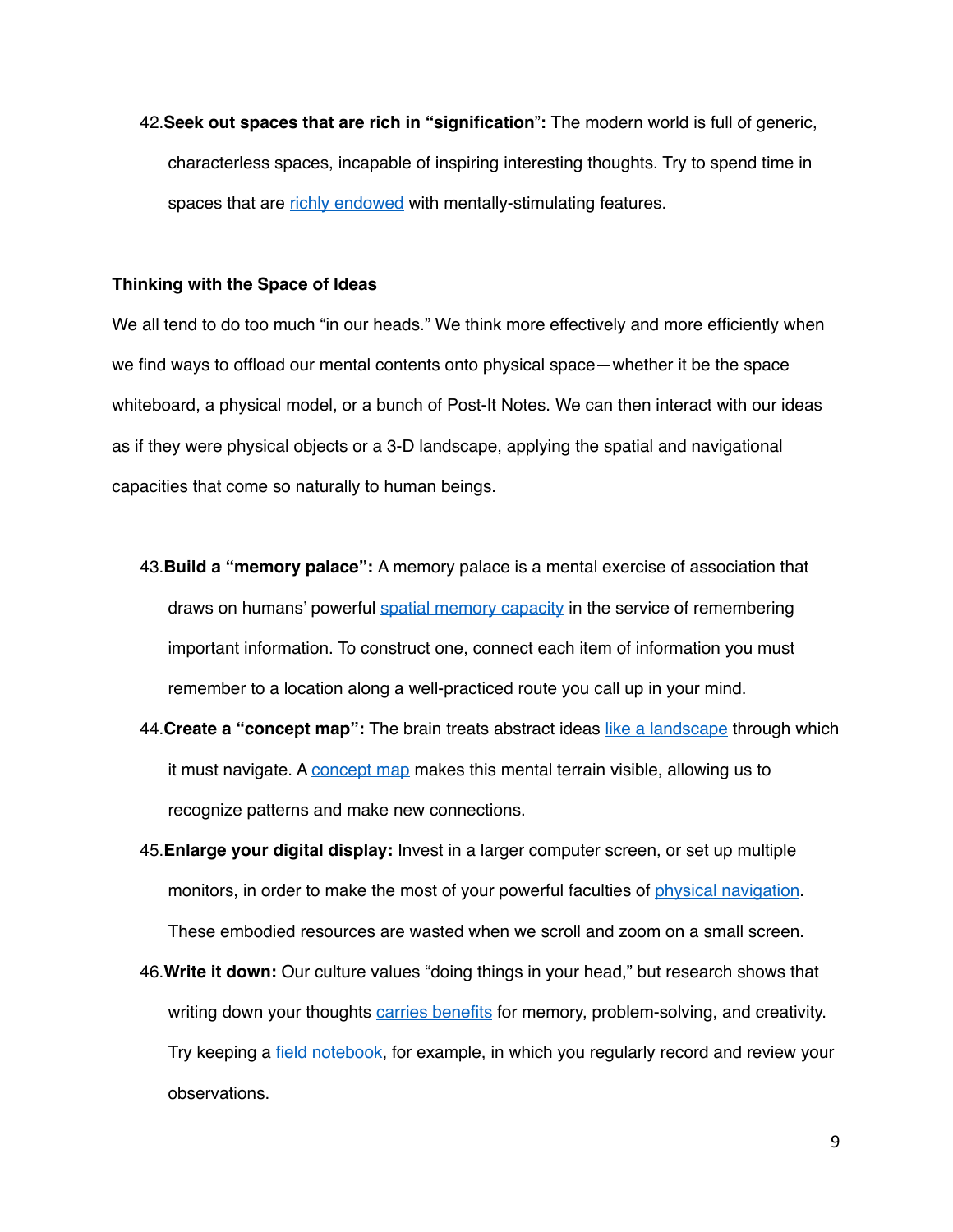- 47.**Sketch it out:** Drawing the concept you're thinking about has benefits above and beyond writing about it in words. It doesn't matter if you "can't draw"—simply attempting to capture a concept in [visual terms](https://cognitiveresearchjournal.springeropen.com/articles/10.1186/s41235-016-0031-6) will deepen your understanding and reinforce your memory.
- 48.**Create a "conversation" between eye and hand:** We're used to assuming that the brain formulates a plan and then tells the hand how to execute it. Artists, designers, and architects know that a more fruitful approach is to allow the actions of the hand to inform the brain in a [back-and-forth exchange](http://home.fa.utl.pt/~franc/de1/ext01/ggbacktalk.pdf).
- 49.**Make it physical:** The human brain evolved to manipulate physical objects, not to contemplate abstract ideas. Whenever possible, create a concrete model or representation of the concept you're thinking about, and then use your whole body to [interact with it](https://dl.acm.org/doi/abs/10.1145/2442106.2442109)—moving around it so that you see it from different perspectives, manipulating its elements and trying out new combinations.

## **Thinking with Experts**

Our systems of academic education and workplace training are based on experts teaching novices—but experts often fail to convey all that they know, because their knowledge is so wellpracticed as to become "automatized." Research is revealing more effective ways of transferring expertise from one mind to another.

50.**Engage in a "cognitive apprenticeship":** Apprenticeships are a time-tested way to learn—but most work these days is knowledge work, meaning that instructors and managers must endeavor to [make visible](https://www.aft.org/ae/winter1991/collins_brown_holum) the processes that are occurring *inside* their heads, instead of out in the world, as an old-fashioned tailor or blacksmith could do.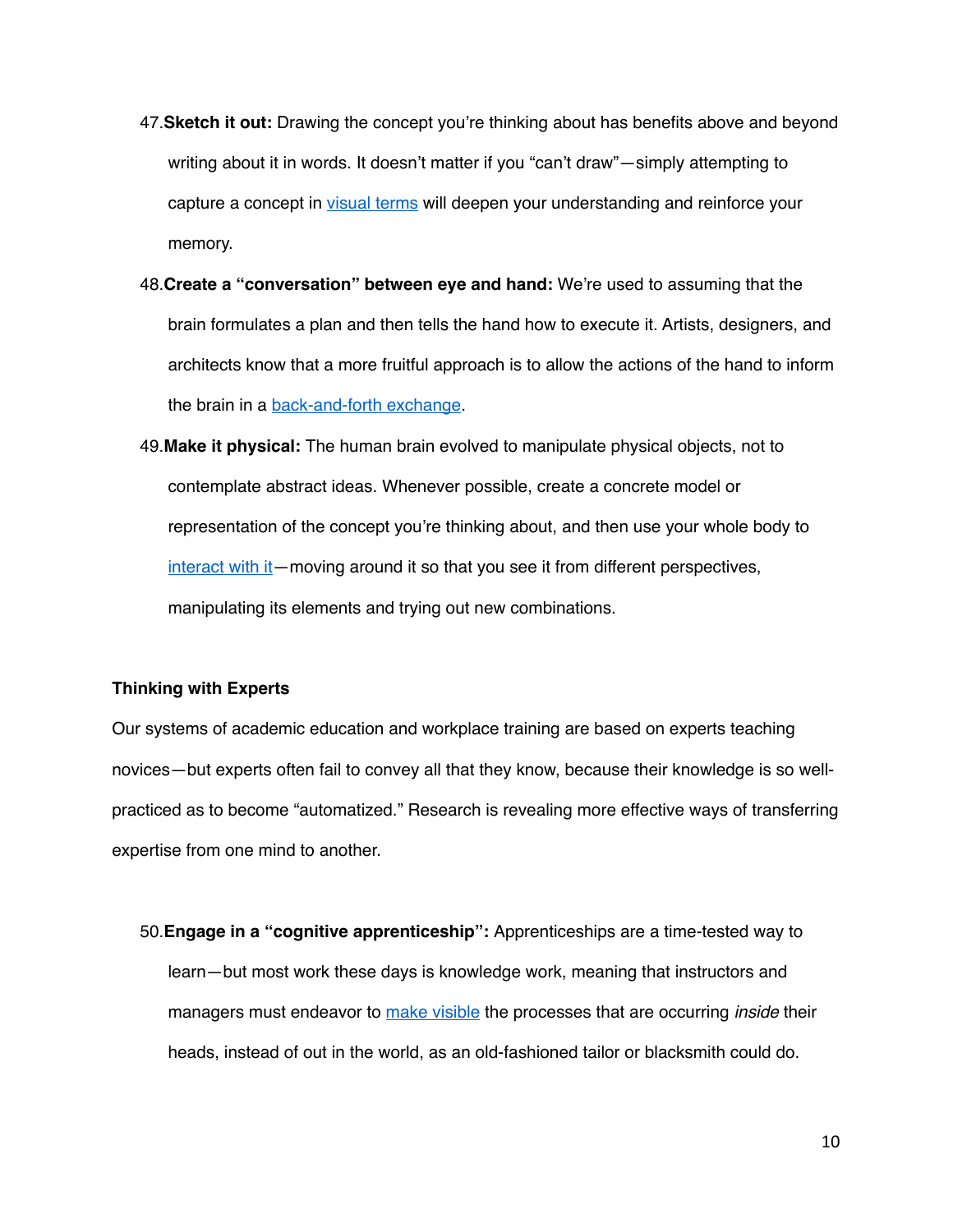- 51.**Choose a model to imitate:** Our culture values innovation and originality, but often the most efficient and effective approach to [solving a problem](https://hbr.org/2010/04/defend-your-research-imitation-is-more-valuable-than-innovation) is to copy what someone else has already done.
- 52.**Crack the "correspondence problem":** The challenge of intelligent imitation involves solving what psychologists call the [correspondence problem](https://psycnet.apa.org/record/2002-17428-002): adapting an existing solution to a new situation. Researchers have identified the three steps required to do so successfully.
- 53.**Encourage close observation:** Children in other cultures commonly learn by observing and imitating their elders. Research has found that American children are not so adept at this practice—but that these capacities can be [deliberately cultivated](https://pubmed.ncbi.nlm.nih.gov/19413421/).
- 54.**Exhibit model work:** We expect students and employees to produce excellent work without first showing them [what excellence looks like](https://www.edutopia.org/blog/deeper-learning-student-work-ron-berger). Displaying model examples need not threaten people's self-esteem or quash their creativity; it can inspire them to do their own best work.
- 55.**Re-enact being a novice:** In order to make their expert knowledge more accessible to beginners, instructors and managers can try turning themselves into [novices again](https://journals.aom.org/doi/abs/10.5465/ambpp.2015.15215abstract)—for example, by deliberately making a well-practiced task more difficult, thereby re-exposing themselves to the struggles of a novice.
- 56.**Break it down:** Experts tend to organize their knowledge into "chunks"—agglomerated masses of information that can seem impenetrable to novices. They can help learners begin to acquire mastery by [breaking down](https://www.bloomsbury.com/us/the-myth-of-ability-9780802719256/) their knowledge into smaller steps, and then smaller steps still—even "micro-steps."
- 57.**Employ the "caricature advantage":** For an expert, the most important aspects of a given scenario "pop out" at first glance. For novices, that same scenario is an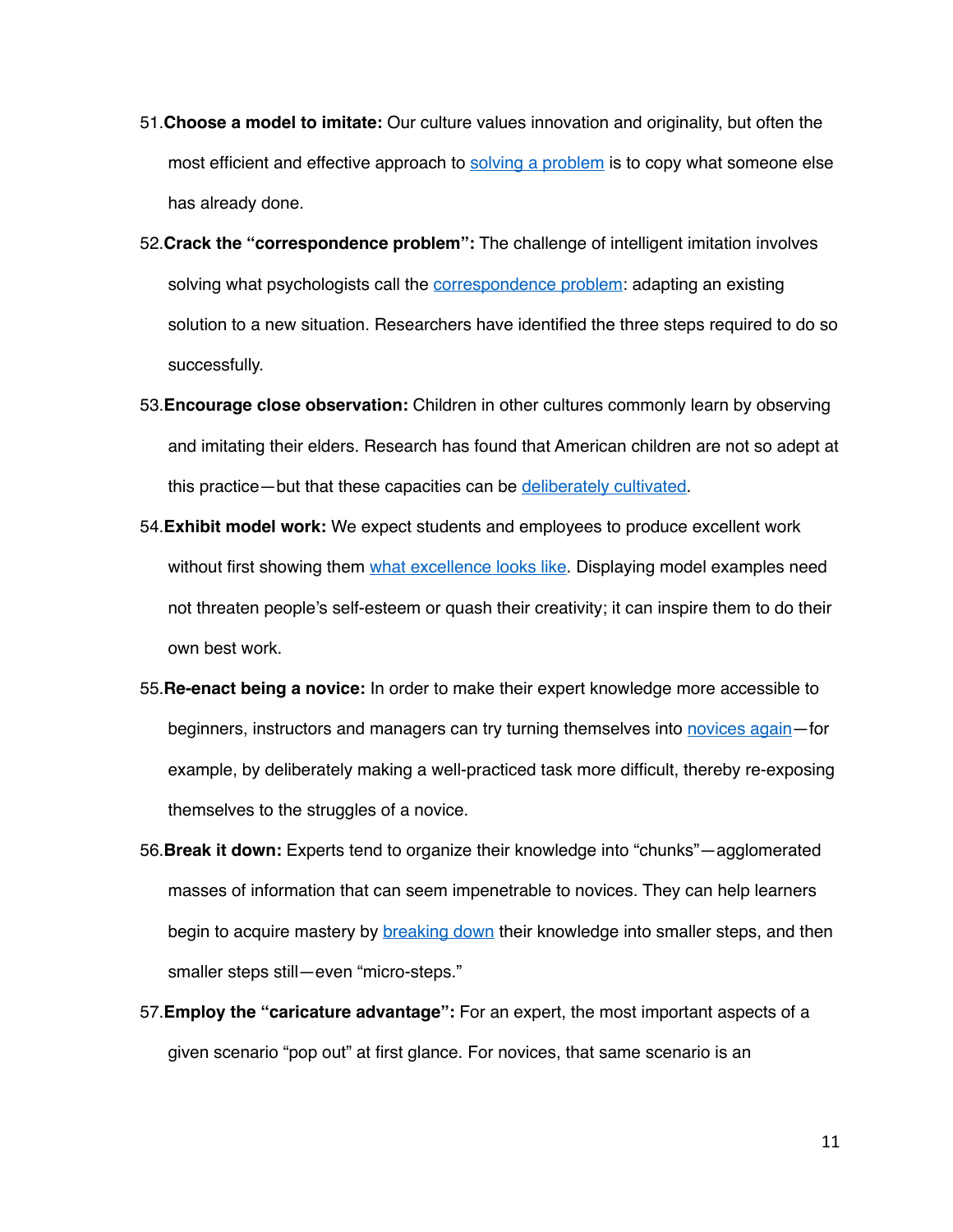undifferentiated mass of information. Experts can help by deliberately [exaggerating and](https://www.sciencedirect.com/science/article/abs/pii/0010028587900168)  [distorting—](https://www.sciencedirect.com/science/article/abs/pii/0010028587900168)caricaturing—the aspects of a scenario that they want novices to notice.

58.**Ensure that categories convey useful information:** Experts classify objects and information according to their [deep function:](https://onlinelibrary.wiley.com/doi/abs/10.1207/s15516709cog0502_2) what they do, what they're good for. Novices are prone to be distracted by mere surface aspects. Experts can help by supplying meaningful categories: for example, classifying wines by the type of food they should accompany, rather than by grape or region.

## **Thinking with Peers**

Our notion of how to engage in challenging work or learning usually involves sitting alone and thinking hard—but in fact we think best when we think *socially*. Social activities we engage in with peers, like storytelling, debating, and teaching, activate cognitive processes that remain dormant when we think by ourselves.

- 59.**Take advantage of the "protégé effect":** The act of [teaching someone else](https://www.sciencedirect.com/science/article/abs/pii/S0361476X13000209) leads the *teacher* to learn—even more than the student. As highly social creatures, we're more motivated by the goal of conveying information to others than by the goal of simply studying for its own sake. Even struggling learners can benefit, by teaching younger students or by teaching their family members.
- 60.**Create an instructional video:** Teaching-for-learning can produce benefits for the teacher even when there are no "students" present. [Recording a video](https://www.sciencedirect.com/science/article/abs/pii/S0959475219301161) generates feelings of "social presence"—the feeling that others are watching—leading many of the same factors involved in face-to-face teaching to kick in.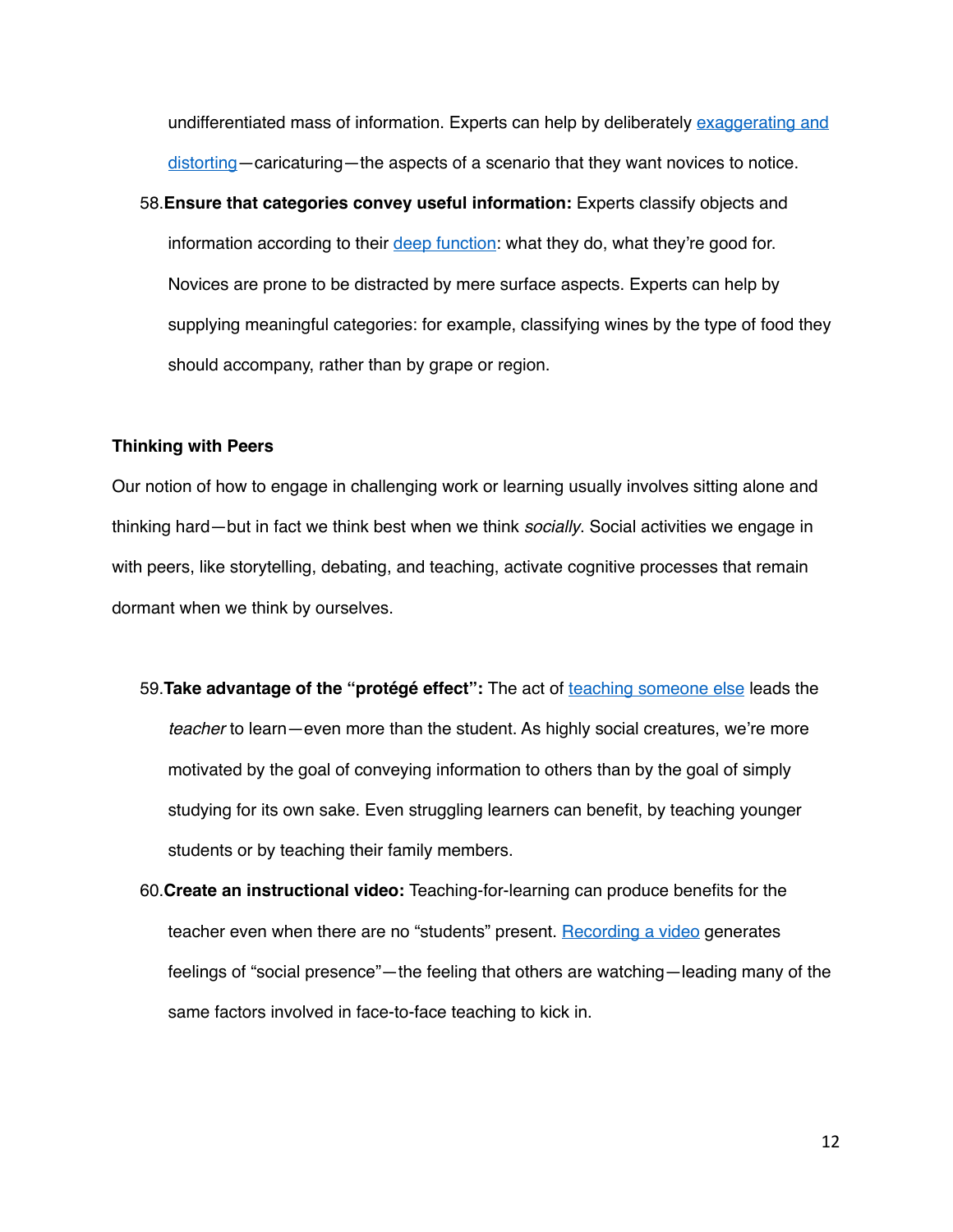- 61.**Promote "productive agency":** Create opportunities for student-teachers to enjoy the [fruits of their labors:](https://psycnet.apa.org/record/2013-27120-003) it's motivating for people to see their pupils exhibiting and applying the knowledge they have been taught.
- 62.**Set up a "cascading mentorship":** A senior group can teach a more junior group, who can in turn instruct a still-less-experienced group, thereby [multiplying the benefits](https://pubmed.ncbi.nlm.nih.gov/23887013/) of teaching-to-learn.
- 63.**Start an argument:** We are all susceptible to the "confirmation bias," in which we look for evidence that confirms what we already believe. However, this apparently unavoidable bias may actually be the product of reasoning *alone*. Research shows we're capable of circumventing it when we [engage in a debate](https://www.sciencedirect.com/science/article/abs/pii/S1364661316300973) with another person. Humans are blind to the flaws in their own arguments, but skilled at picking apart the arguments of others.
- 64.**Try to have "strong opinions, weakly held":** Debates tend to generate the most accurate and constructive outcomes when those participating make a strong case for their point of view while [remaining open](https://www.gsb.stanford.edu/faculty-research/books/good-boss-bad-boss-how-be-best-learn-worst) to others' perspectives.
- 65.**Find the underlying dispute:** Much of what we learn in educational and professional settings is boring and forgettable because it's been drained of all conflict, presented as settled wisdom. But almost every topic can be reinvigorated by casting it in terms of a "[constructive controversy.](https://www.tandfonline.com/doi/abs/10.1080/00091380009602706?journalCode=vchn20)"
- 66.**Generate "the accountability effect":** When people know they will have to [defend their](https://psycnet.apa.org/record/1984-06714-001)  [point of view](https://psycnet.apa.org/record/1984-06714-001) against the critiques of others, they prepare more assiduously, gathering more supporting information and constructing stronger arguments.
- 67.**Externalize the argument in your head:** Rather than refereeing an internal debate, hold the debate out loud, with a real person [representing each position](https://link.springer.com/chapter/10.1007/978-0-387-98125-3_4). Distributing points of view in this fashion will relieve you of cognitive load, allowing you to evaluate the points being made on their merits.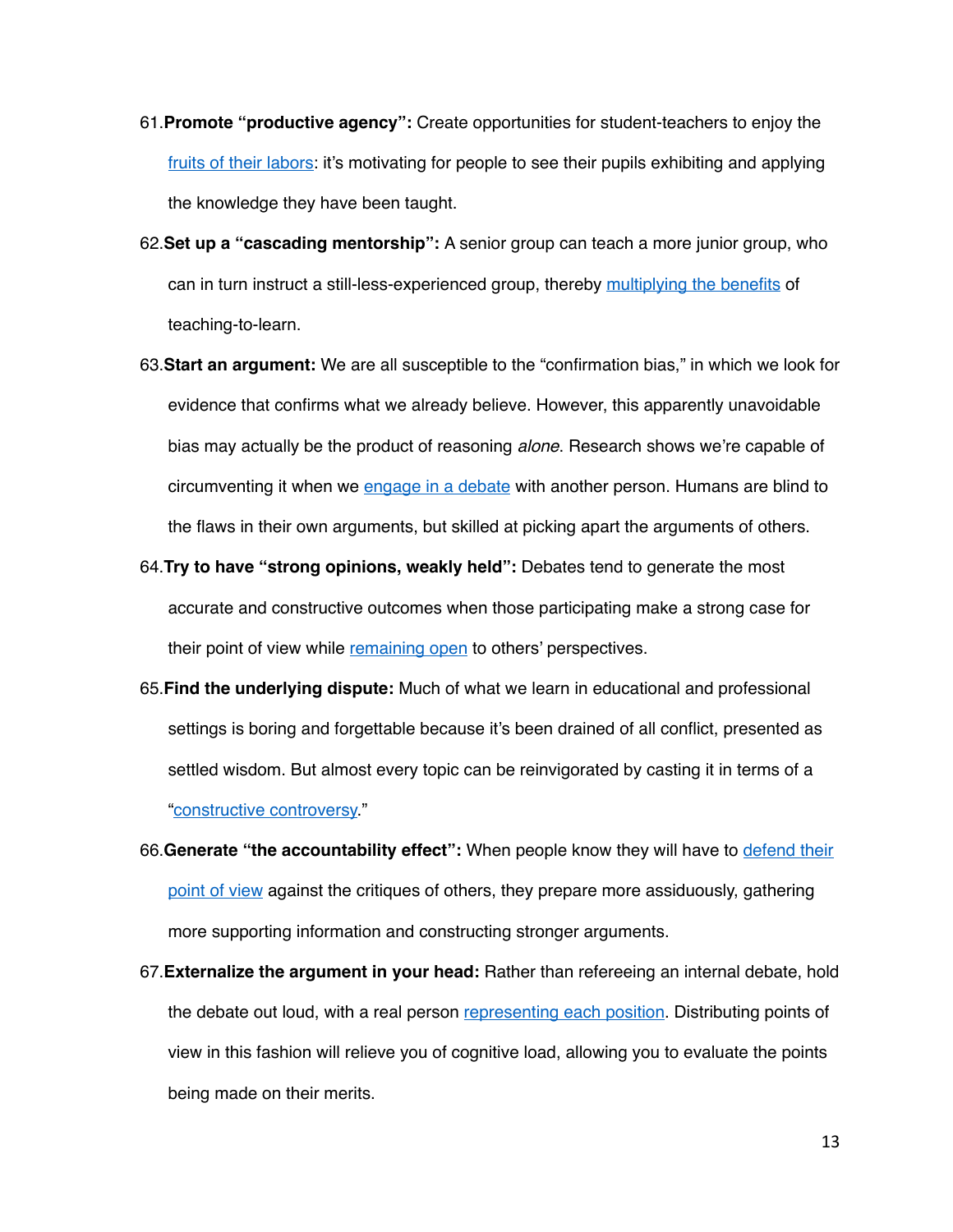- 68.**Tell a story:** Whenever possible, put directions and instructions in the form of a story. Stories are full of the tacit information—about *how* and *when* to do something—that allows listeners to actually [apply the knowledge](https://journals.aom.org/doi/abs/10.5465/amr.2016.0202) they hear about. Moreover, stories are "[psychologically privileged"](https://www.aft.org/periodical/american-educator/summer-2004/ask-cognitive-scientist) by the human brain: we listen to them more attentively, understand them more thoroughly, and remember them more accurately than other kinds of information.
- 69.**Make space and time for stories:** Students and employees will naturally [swap useful](https://journals.aom.org/doi/abs/10.5465/amj.2018.0875?download=true&journalCode=amj)  [stories](https://journals.aom.org/doi/abs/10.5465/amj.2018.0875?download=true&journalCode=amj) if given the opportunity to do so.

## **Thinking with Groups**

The days of the lone genius are over; in our era, the sheer abundance of information and the increasing specialization of knowledge mean that we have to trade our habits of individual thinking for new practices that activate the powerful "group mind."

- 70. **Move in sync:** Engaging in [coordinated physical movement](https://onlinelibrary.wiley.com/doi/abs/10.1111/j.1751-9004.2012.00450.x#:~:text=Humans%2520use%2520behavioral%2520synchrony%2520to,scale%2520social%2520coordination%2520and%2520cohesion.) with others will lead you to like them more, identify with them more closely, and cooperate with them more effectively. This could even take the form of a shared stroll: Research shows that when people walk together, they automatically and unconsciously [match up](https://pubmed.ncbi.nlm.nih.gov/28481583/) their bodily movements.
- 71.**Induce a shared emotional experience:** Feeling an [intense emotion together](https://pubmed.ncbi.nlm.nih.gov/31400052/) excitement, hope, even fear (think of an audience watching a horror movie)—bonds people together and allows them to work together more cooperatively.
- 72.**Engage in shared rituals:** Ritual activities in which people do the same thing at the same time—even if it's simply sharing a meal together—promote a sense of belonging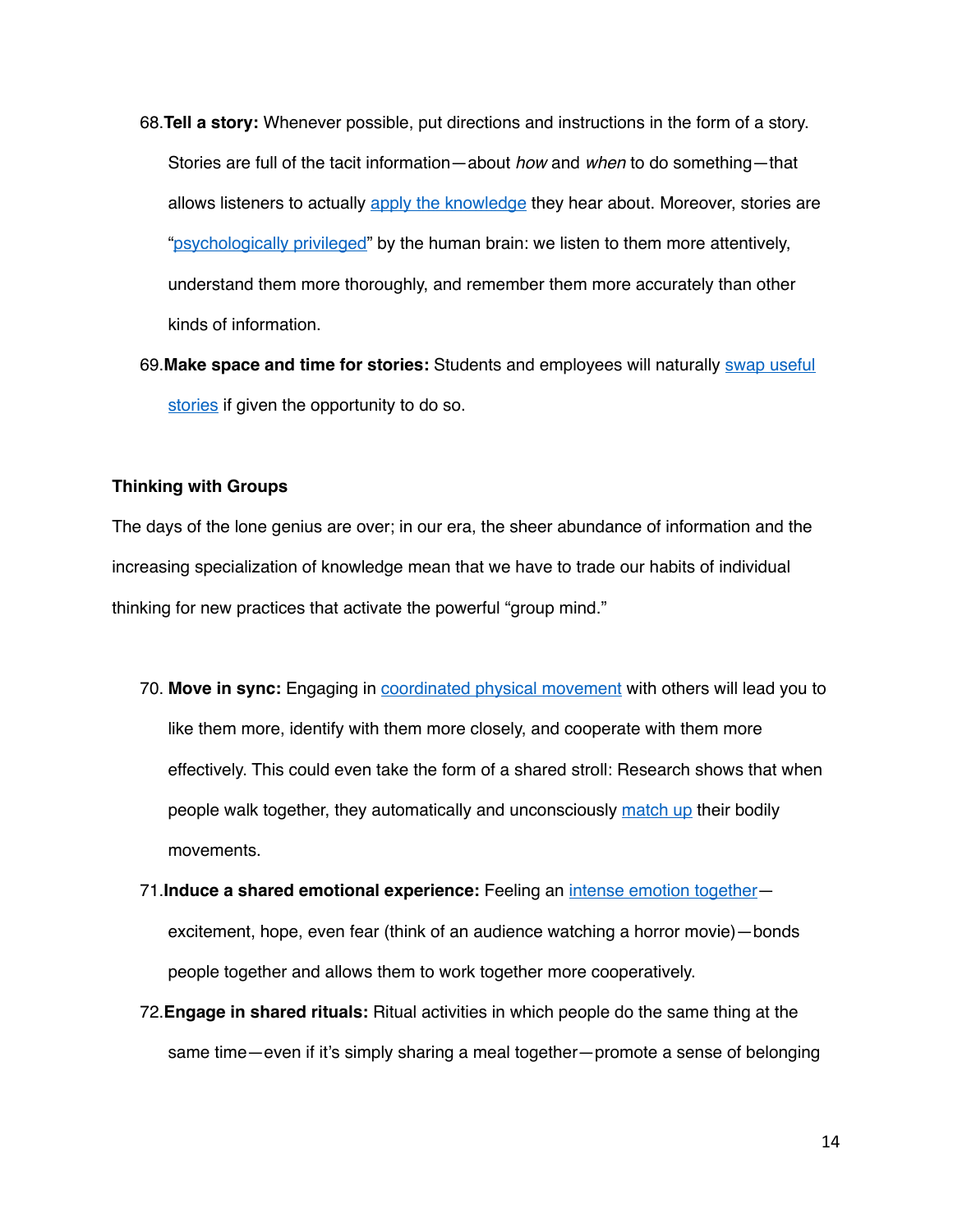and [mutual trust.](https://static1.squarespace.com/static/53485734e4b0fffc0dcc64c2/t/54735002e4b087a17999499e/1416843266236/legare-wen-ISSBD-2014.pdf) (Try to ensure that the meal is served [family style](https://www.sciencedirect.com/science/article/abs/pii/S1057740816300481), and that the menu includes [spicy foods](https://journals.sagepub.com/doi/abs/10.1177/0956797614545886).)

- 73.**Get** *everyone* **talking:** In order to benefit from the insight and knowledge of everyone on the team, carefully [structure group communication:](https://store.hbr.org/product/wiser-getting-beyond-groupthink-to-make-groups-smarter/2299) ask the least-senior people to speak first, for example, or have everyone write out their comments before a meeting begins. Meanwhile, leaders can (at least initially) adopt an inquisitive and ["self-silencing"](https://store.hbr.org/product/wiser-getting-beyond-groupthink-to-make-groups-smarter/2299) stance.
- 74.**Leave "traces" of your thinking:** Group work is often frustrating because we fail to accommodate the transition from thinking inside our own heads to thinking as part of a group. People engaged in collective thinking need to [signpost their mental activity](https://possibility.com/Misc/p339-teasley.pdf) for others.
- 75.**Acknowledge, repeat, rephrase, and elaborate:** Make sure everyone is on the same page by [following this formula](https://www.tandfonline.com/doi/abs/10.1080/09658211.2015.1042884) for communication.
- 76.**Create "shared artifacts":** Group work is facilitated by the production of [such artifacts](https://www.ics.uci.edu/~corps/phaseii/OlsonOlson-DistanceMatters-HCIJ.pdf), which should be *large*, *complex*, *persistent*, and *revisable.* Bonus: when such artifacts are available, people tend to gesture at them—enhancing their own understanding and that of their team members.
- 77.**Build a "transactive memory system":** A transactive memory system allows a team of people to have [access to the information](https://link.springer.com/chapter/10.1007/978-1-4612-4634-3_9) stored in their teammates' heads, thereby multiplying their individual memory capacity. For such a system to operate smoothly, it's necessary to clearly designate who is in charge of knowing what, and keep this shared mental "directory" up to date.
- 78.**Appoint a "meta-knowledge champion":** If each teammate is the "knowledge champion" of her own area of expertise, the meta-knowledge champion is in charge of knowing [who knows what](https://journals.aom.org/doi/10.5465/amj.2012.0589). This individual helps to ensure that questions and tasks are efficiently dispatched to the correct individual.